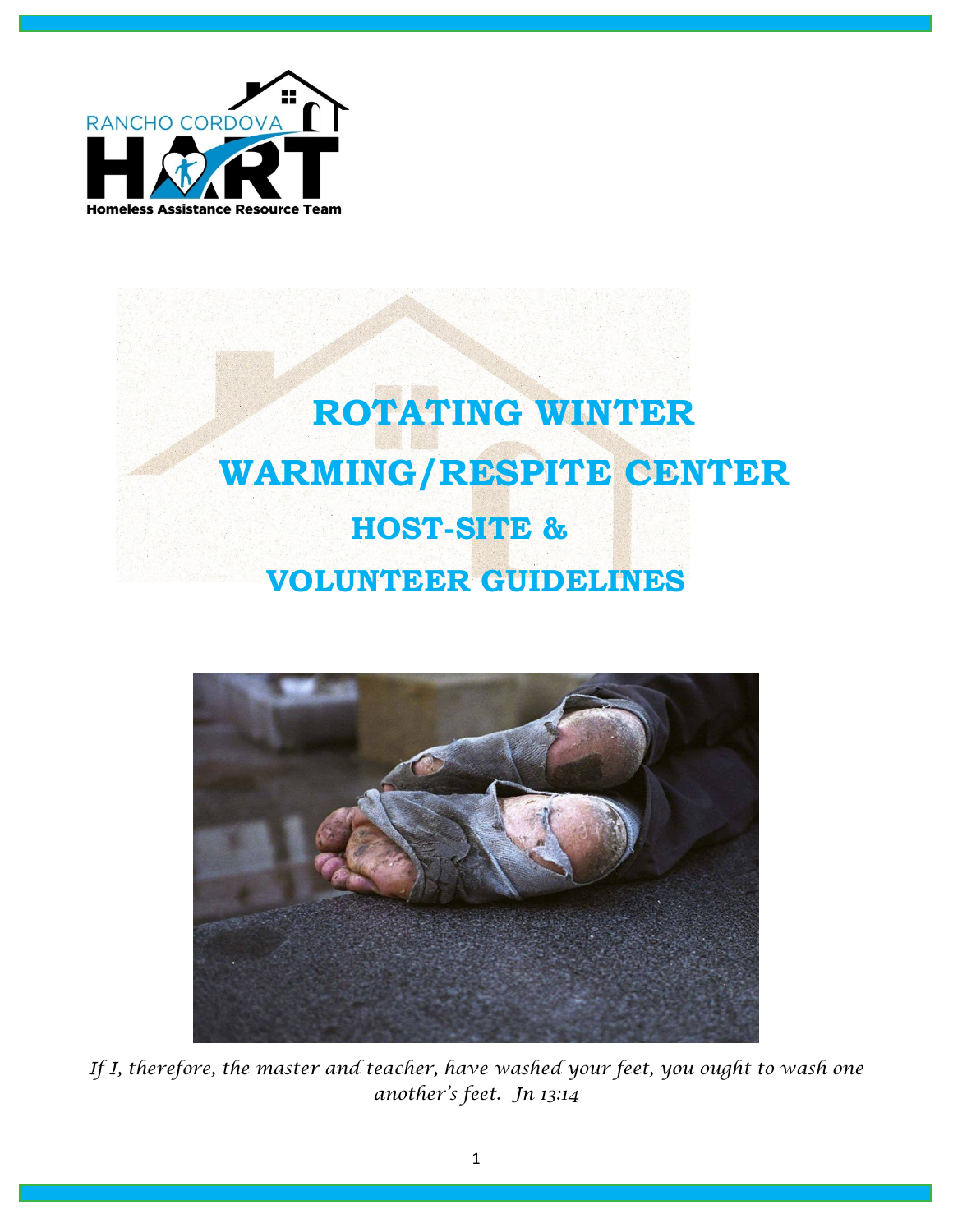# **2021**

#### **Rancho Cordova HART Winter Warming/Respite Center**

We are a group of faith communities in Rancho Cordova who provide respite and warmth for men & women who are experiencing homelessness in our area during the cold months of winter. This year we plan to operate 10 weeks- Monday December 28, 2020 through Friday March 5, 2021. Additional weeks could be added if additional Host locations volunteer.

#### **All required health and safety practices will be implemented and enforced at all locations for all guests and volunteers. This includes temperature and symptom screening, masks, collecting contact tracing information, social distancing, cleaning and sanitizing procedures for all areas.**

Each day our guests will be invited to arrive between  $8 - 11$  am at the Host site for that week. At the Host site- after a brief registration process and review of behavior guidelines- guests will be offered a hot meal, hot beverages, snacks plus a meal to-go. Guests will have access to different service providers from Sacramento Self Help Housing, Sac Works, CalFresh, the Rancho Cordova Homeless Navigator, health care workers, clothing, hygiene products, charging station for electronic items etc.

Guests will be able to rest and warm up, access services, eat, use the restrooms, in a safe environment.

Guests may also help tidy up the area. They are offered a to-go meal as they depart.

#### **Host Site Volunteers**

Congregations are asked to provide a warm space with seating and tables for the guests. Plus, space for guests to sleep/rest on cots, if they like. We also ask for a corner of the room to accommodate women guests with a partition, if available. Guest attendance # will be determined by each Host location.

We ask that you provide a hot meal for breakfast that can be served as guests arrive throughout the morning. Plus, a bagged to-go meal.

Please leave cleaning supplies out as for the guests and volunteers to use for cleanup- tidying, general pick up of trash, sanitizing all surfaces and restrooms.

## **TEAM COORDINATORS**

Responsibilities:

- Recruit volunteers for cooking, serving, hospitality, clean-up and sanitizing.
- Make volunteer schedule for the week and communicate when they need to arrive.
- Decide with other team members whether you will prepare food on site or bring pre-prepared food from home.
- Purchase paper products and food to be prepared

Helpful notes/tips for coordinator(s):

- Cooking/Serving team 2-3 people, arrive 7:30 am
- Hospitality team  $-3-4$  people, arrive 7:30 am
- Clean-up team  $-1$ -2 people, arrive by 11 am to be done by 11:30 am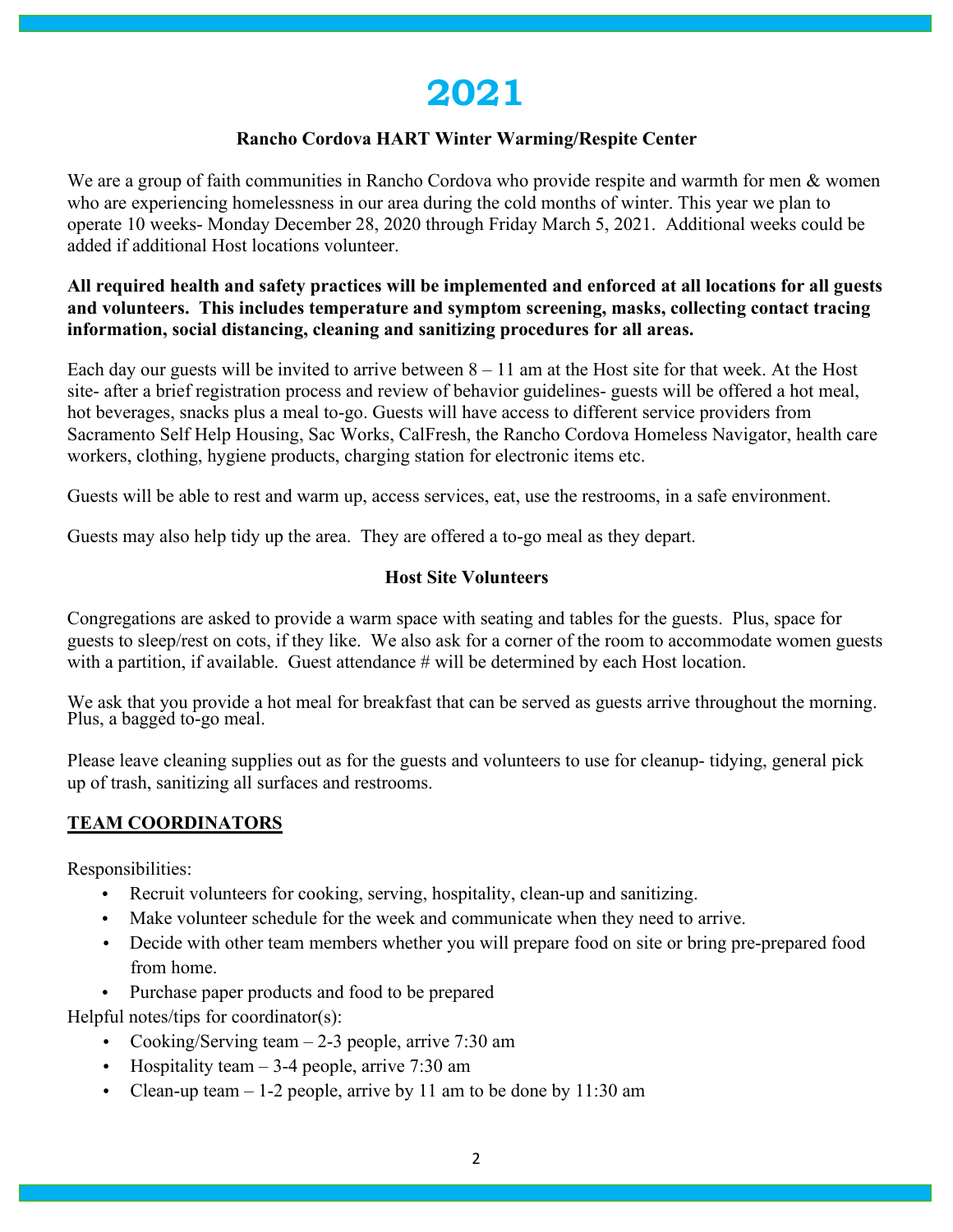Helpful notes/tips to share with all volunteers:

- Be gracious, be friendly, be helpful, smile- even with a mask!
- Be flexible you may be switched to a different task.
- Wear name tags.
- Many of the guests will be tired and cold and wish to simply eat and then sleep rather than engage in any activities or conversation.
- Practice a "ministry of presence," making yourself available to our guests, not just talking among yourselves. Serving others means being connected with them.
- Refrain from asking them their "life story." The guests grow weary of having to repeat their story over and over. Ask them about their day or some favorite thing.
- Please monitor your personal belongings. Valuables should especially be kept close at all times, stored in your car, or kept at home.
- All guests must leave the Host site at closing time.
- Remaining at the Host site outside of Respite/Warming Center hours is considered a breach of policy and guests who do so will forfeit their spot in the program.
- Please report any issues or concerns using HART forms provided.

Tips for Shopping & Meal Preparation for your week:

- Paper plates & bowls 1-2 packs
- Napkins 1 pack of 1200
- Cups (8 oz.) with lids for approximately 50 cups a day
- $\cdot$  1 box of forks (250 or 500 per box)
- 1 box of knives (250 or 500 per box)
- 1 box of spoons (250 or 500 per box)
- Individual portion 2 oz cups- for condiments, syrups, sauces etc
- Coffee, sugar, sweeteners, cream, stirrers, etc.
- Gallon-size plastic bags for to-go meal (100)
- Beverages- Whole Milk, lemonade, coffee, hot chocolate etc

(All of the above items may be purchased at Smart & Final, Costco or donated by your parishioners. There are other creative ways to collect needed items, please ask HART staff.)

## **HOSPITALITY TEAM**

Guests will arrive no earlier than 8 am and depart no later than 11 am. Guests are able to visit the Respite/Warming Center anytime during open hours.

Responsibilities:

- Set up space: Entrance & screening area, guest chairs, tables, cots, service provider area
- Greet guests when they arrive, practicing proper social distancing
- Perform required temperature/symptom screening, give mask
- Complete brief Registration questionnaire and review behavior guidelines with each guest
- Bathroom attendant
- Interact with guests, practicing and encouraging proper social distancing
- Inform guests of locations of food, rest/cot area.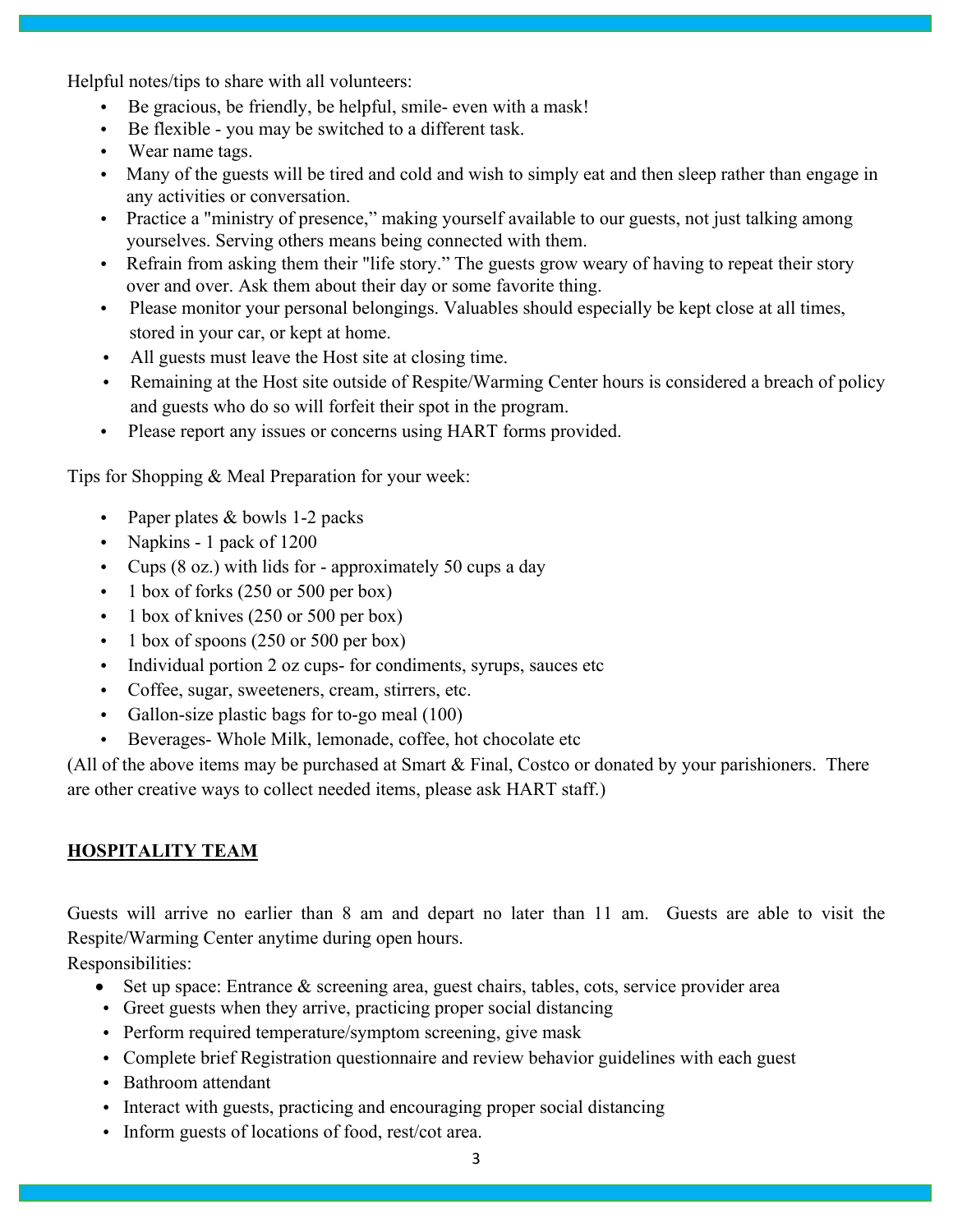- Inform guests of services available that day and where the service provider is set up.
- Reinforce need to keep mask in place unless actively eating.
- Give 30 minute notice prior to closing time.

#### **COOKING & SERVING TEAM**

All food items will be served to the guests in portioned or wrapped individual servings. No self -serve. All food items will be prepared and kept in a manner compliant with standard food safety practice. Training will be provided. A hot breakfast that can be kept hot and served as guests arrive during the 3 hours is best. Condiments and additional ingredients will be pre-portioned in individual servings. Utensils will also be wrapped. Please consider that some guests do not have teeth. Some may need help carrying items.

#### **Hot Breakfast Ideas:**

- One-pot casserole in a crock pot- eggs, cheese, veg, sausage, bacon, potatoes, ham
- Simple burritos, salsa on side, cheese, egg, beans
- Hearty soup in a crock pot, bread & butter
- Oatmeal, instant or crock pot- brown sugar, raisins, milk, nuts
- Breakfast pastries, bars, donuts, tater tots
- Assorted cold cereals and whole milk, portioned and served by volunteer
- Waffles or pancakes- (perhaps cooked to order?) syrup, butter
- French toast casserole, egg muffins, hash browns

Please prepare enough food to feed the guests and all of your volunteers. You will be given an approximate guest count based on the previous week.

## **To-Go Meal Ideas:**

- Muffins (store bought or baked by your members and put in Ziploc bags)
- Granola/protein bars, Rice crispy treats, chips, Cheezits, crackers
- Cutie, mandarin oranges or a banana, pudding cups, fruit cups
- Capri sun drink, Orange Juice, Bottled Water
- MRE's
- Tuna, Tuna salad "kit"
- Vienna Sausages, Beef A Roni, Dinty Moore Stew, chili, Hormel Compleats, Spam Singles
- Jif or Skippy single serving Peanut Butter cups
- Wet wipes, napkin, utensils

(The above are only suggestions; feel free to use your own ideas! To-go meal can be prebagged, with the guest choosing their preferred "main" item. Foods that are Shelf stable, no refrigeration needed, with a pop top are handy.)

# **CLEAN UP TEAM**

All cleaning and sanitizing will comply with health and safety guidelines currently in place. Guests can assist with general tidying up. Volunteers will ensure that all surfaces are clean and sanitized using guidelines provided. (See Respite/Warming Center Protocols.)